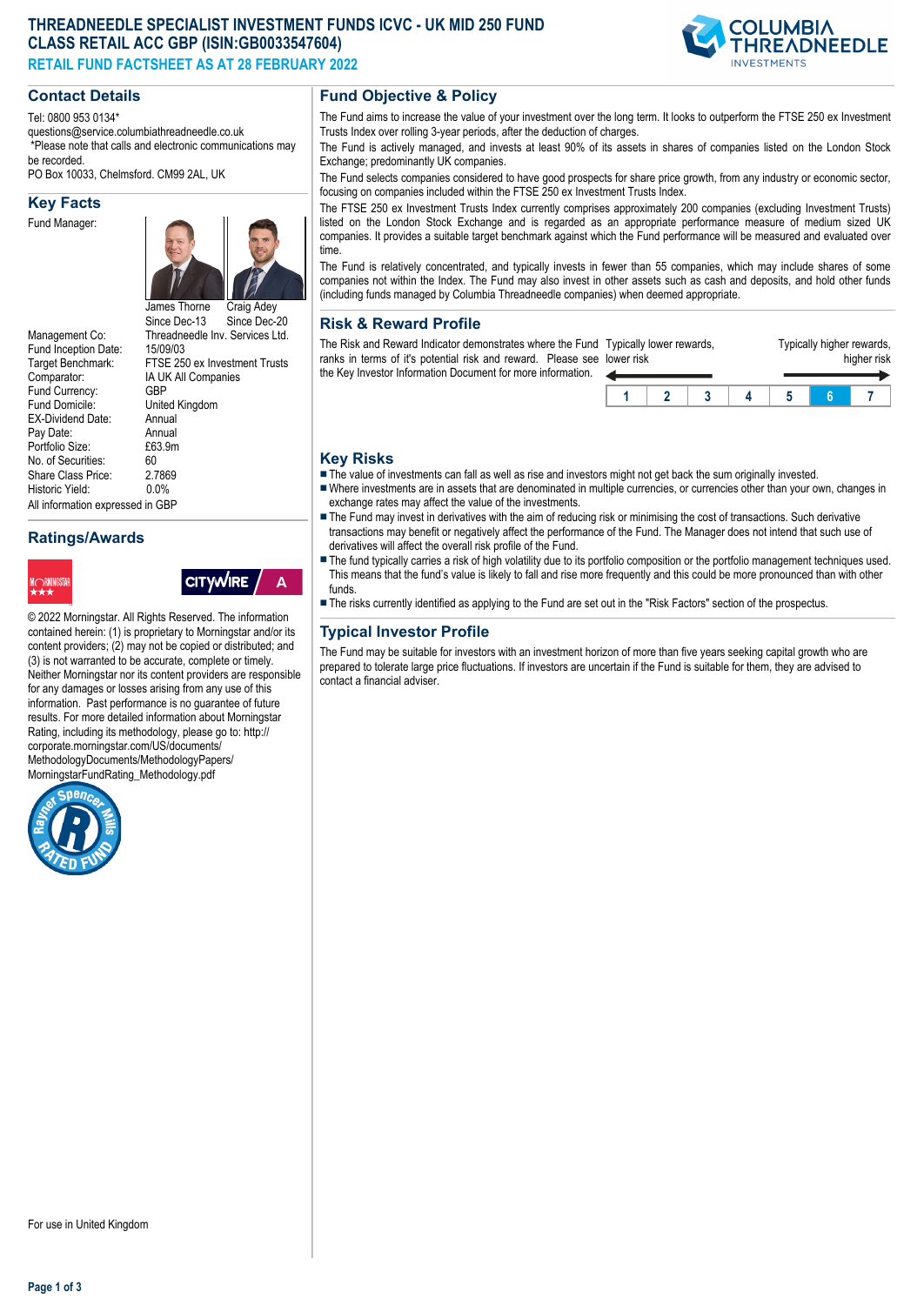# **Holdings & Asset Allocation**

**Top 10 Holdings (%)**

| <b>TOD 10 HOIGINGS (%)</b>       |        |  |  |  |  |  |  |
|----------------------------------|--------|--|--|--|--|--|--|
| <b>Security Name</b>             | Weight |  |  |  |  |  |  |
| Future plc                       | 3.8    |  |  |  |  |  |  |
| Oxford Instruments plc           | 3.1    |  |  |  |  |  |  |
| HomeServe plc                    | 2.7    |  |  |  |  |  |  |
| <b>Grafton Group Plc</b>         | 2.6    |  |  |  |  |  |  |
| Spectris plc                     | 2.6    |  |  |  |  |  |  |
| <b>OSB Group PLC</b>             | 2.5    |  |  |  |  |  |  |
| Jet2 PLC                         | 2.5    |  |  |  |  |  |  |
| ConvaTec Group Plc               | 2.5    |  |  |  |  |  |  |
| Entain PLC                       | 2.5    |  |  |  |  |  |  |
| Watches of Switzerland Group PLC | 2.4    |  |  |  |  |  |  |
| <b>Total</b>                     | 27.2   |  |  |  |  |  |  |

| <b>Weightings (%)</b>         |             |              |             |  |  |  |  |  |
|-------------------------------|-------------|--------------|-------------|--|--|--|--|--|
| <b>Sector</b>                 | <b>Fund</b> | <b>Index</b> | <b>Diff</b> |  |  |  |  |  |
| <b>Industrials</b>            | 32.7        | 21.2         | 11.5        |  |  |  |  |  |
| <b>Consumer Discretionary</b> | 31.4        | 22.2         | 9.2         |  |  |  |  |  |
| Financials                    | 9.8         | 17.1         | $-7.3$      |  |  |  |  |  |
| Technology                    | 6.5         | 4.8          | 1.7         |  |  |  |  |  |
| <b>Basic Materials</b>        | 5.4         | 5.7          | $-0.3$      |  |  |  |  |  |
| Health Care                   | 4.9         | 3.4          | 1.5         |  |  |  |  |  |
| <b>Consumer Staples</b>       | 3.2         | 4.9          | $-1.6$      |  |  |  |  |  |
| <b>Real Estate</b>            | 2.0         | 13.2         | $-11.2$     |  |  |  |  |  |
| Telecommunications            | 1.9         | 1.3          | 0.6         |  |  |  |  |  |
| Energy                        | --          | 2.3          | $-2.3$      |  |  |  |  |  |
| <b>Utilities</b>              | --          | 4.0          | $-4.0$      |  |  |  |  |  |
| Cash                          | 2.3         |              | 2.3         |  |  |  |  |  |
|                               |             |              |             |  |  |  |  |  |

#### **Performance**

**Past Performance does not predict future returns. The return of your investment may change as a result of currency fluctuations if your investment is made in a currency other than that used in the past performance calculation.** 

# **10 Years NAV (GBP)**



# **Calendar Year Performance (GBP)**

|                           | 2021    | 2020   | 2019   | 2018    | 2017   | 2016    | 2015   | 2014   | 2013   | 2012   |
|---------------------------|---------|--------|--------|---------|--------|---------|--------|--------|--------|--------|
| Share Class (Net)         | 14.3    | $-0.1$ | 27.8   | -19.8   | 26.6   | $-3.6$  | 19.7   | 3.0    | 29.7   | 26.9   |
| Comparator (Net)          | 17.4    | $-7.6$ | 21.9   | -10.2   | 13.0   | 11.9    | 5.0    | 0.9    | 25.8   | 14.3   |
| <b>Comparator Ranking</b> | 187/242 | 46/240 | 56/234 | 223/227 | 12/222 | 214/215 | 13/208 | 54/205 | 67/197 | 19/194 |
| Target Benchmark (Gross)  | 18.4    | $-8.5$ | 30.8   | $-15.2$ | 18.2   | 5.1     | 12.0   | 2.8    | 34.9   | 28.7   |

# **Annualised Performance (GBP) 12M Rolling Period (GBP)**

|                           | 1 YR    | 3 YR    | 5 YR.   | <b>10 YR</b> | $03/21 - 02/22$ | $03/20 - 02/21$ | $03/19 -$<br>02/20 | $03/18 -$<br>02/19 | $03/17 -$<br>02/18 | $03/16 -$<br>02/17 | $03/15 -$<br>02/16 | $03/14 -$<br>02/15 | $03/13 -$<br>02/14 | $03/12 -$<br>02/13 |
|---------------------------|---------|---------|---------|--------------|-----------------|-----------------|--------------------|--------------------|--------------------|--------------------|--------------------|--------------------|--------------------|--------------------|
| Share Class (Net)         | $-4.8$  | 4.3     | 3.8     | 7.9          | $-4.8$          | 12.9            | 5.4                | -6.9               | 14.2               | 4.2                | 5.5                | 5.8                | 24.3               | 23.0               |
| Comparator (Net)          | 9.4     | 5.2     | 4.3     | 7.0          | 9.4             | 5.4             | $-0.2$             | -0.1               | 5.6                | 20.2               | $-5.7$             | 4.8                | 18.6               | 14.3               |
| <b>Comparator Ranking</b> | 230/244 | 165/234 | 147/225 | 67/195       | 230/244         | 58/241          | 52/234             | 209/229            | 25/225             | 215/215            | 16/211             | 60/206             | 56/197             | 21/195             |
| Target Benchmark (Gross)  | 2.8     | 4.8     | 4.2     | 8.9          | 2.8             |                 | 4.0                | $-0.9$             |                    | 14.2               | -1.0               | 5.2                | 28.0               | 25.2               |

Source Morningstar UK Limited © 2022 as at 28/02/22. Based on the bid-to-bid and assuming income is reinvested including ongoing charges excluding entry and exit charges. Index returns include capital gains and assume reinvestment of any income. The index does not include fees or charges and you cannot invest directly in it. The Investment Association (IA) is the trade body representing the UK investment management industry.

Annualised performance measures how much an investment has grown on average each year.12 month Rolling Period shows annualised average returns for the periods stated.